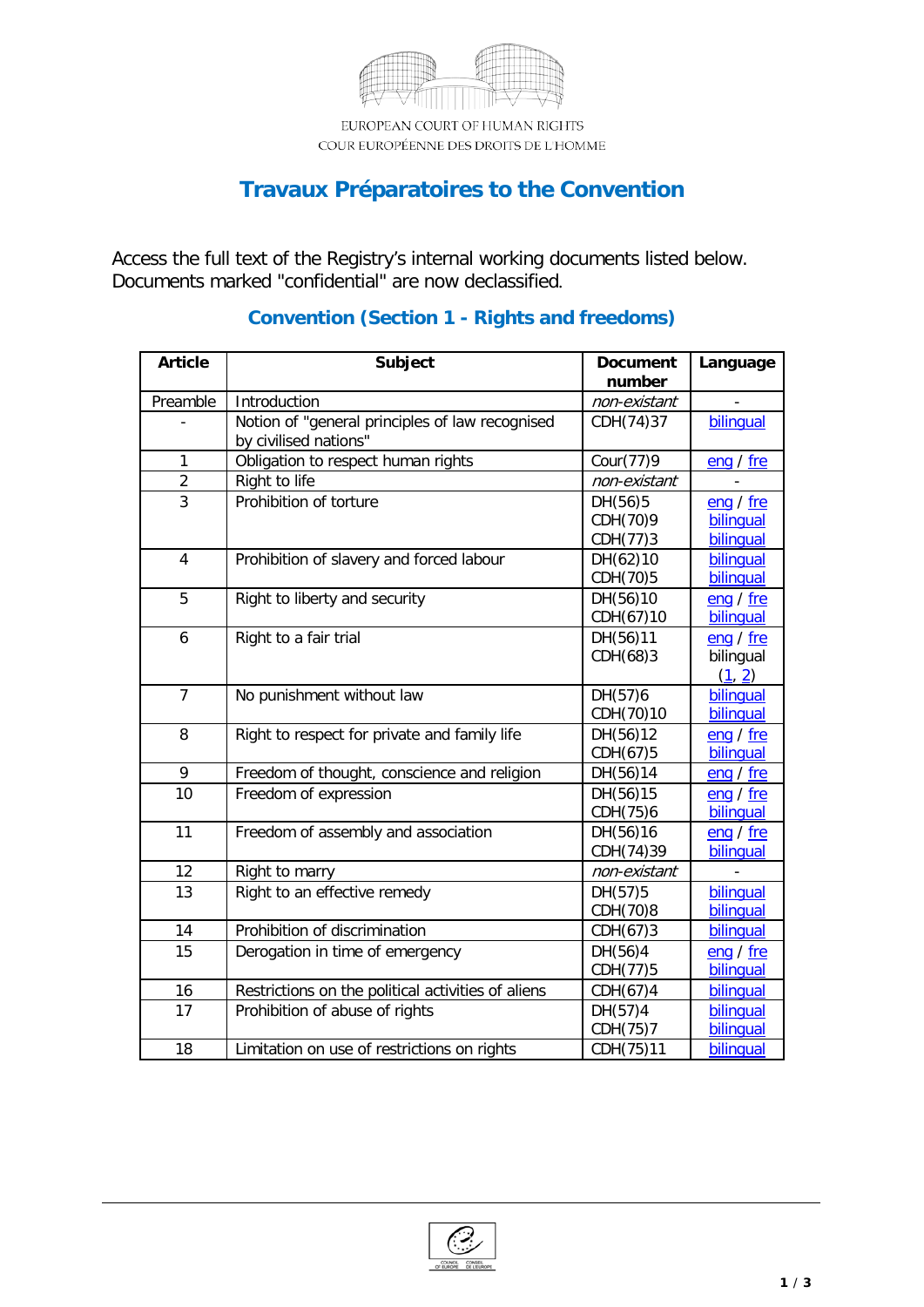

EUROPEAN COURT OF HUMAN RIGHTS COUR EUROPÉENNE DES DROITS DE L'HOMME

## **Travaux Préparatoires to the Convention**

### **Convention (Section 3 - Commission and Committee of Ministers)**

| <b>Article</b> | <b>Subject</b>                                           | <b>Document</b><br>number | Language       |
|----------------|----------------------------------------------------------|---------------------------|----------------|
| 25.1           | Individual appeal                                        | DH(64)1                   | - / <u>fre</u> |
| 26             | Exhaustion of domestic remedies $+6$ month time<br>limit | CDH(70)30                 | bilingual      |
| 27             | Admissibility                                            | CDH(70)30                 | bilingual      |
| 32             | Procedure Committee of Ministers                         | DH(58)4                   | bilingual      |

### **Convention (Section 4 - Court)**

| <b>Article</b> | <b>Subject</b>                                                             | <b>Document</b><br>number | Language       |
|----------------|----------------------------------------------------------------------------|---------------------------|----------------|
|                |                                                                            |                           |                |
| 43             | Constitution and role of Chambers                                          | CDHmisc(59)2              | - / <u>fre</u> |
| 45             | Jurisdiction of the Court in general                                       | CDH(70)32                 | bilingual      |
| 49             | Decision of the Court as to its own jurisdiction                           | CDH(70)32                 | bilingual      |
| 50             | Just satisfaction                                                          | CDH(70)17                 | bilingual      |
| 52             | Judgment of the Court is final                                             | CDH(73)1                  | bilinqual      |
| 53             | Obligation of Contracting Parties to abide by the<br>decision of the Court | CDH(72)27                 | bilinqual      |
| 54             | Committee of Ministers to supervise execution<br>of judgments              | CDH(72)27                 | bilingual      |
| 55             | Court determines its rules and procedures                                  | CDH(59)1                  | tre<br>enq/    |

### **Convention (Section 5 - Miscellaneous provisions)**

| <b>Article</b> | <b>Subject</b>                                 | <b>Document</b><br>number | Language  |
|----------------|------------------------------------------------|---------------------------|-----------|
| 62             | Exclusion of other means of dispute settlement | CDH(69)12                 | bilingual |
| 63             | Territorial application                        | Cour(78)8                 | eng / fre |